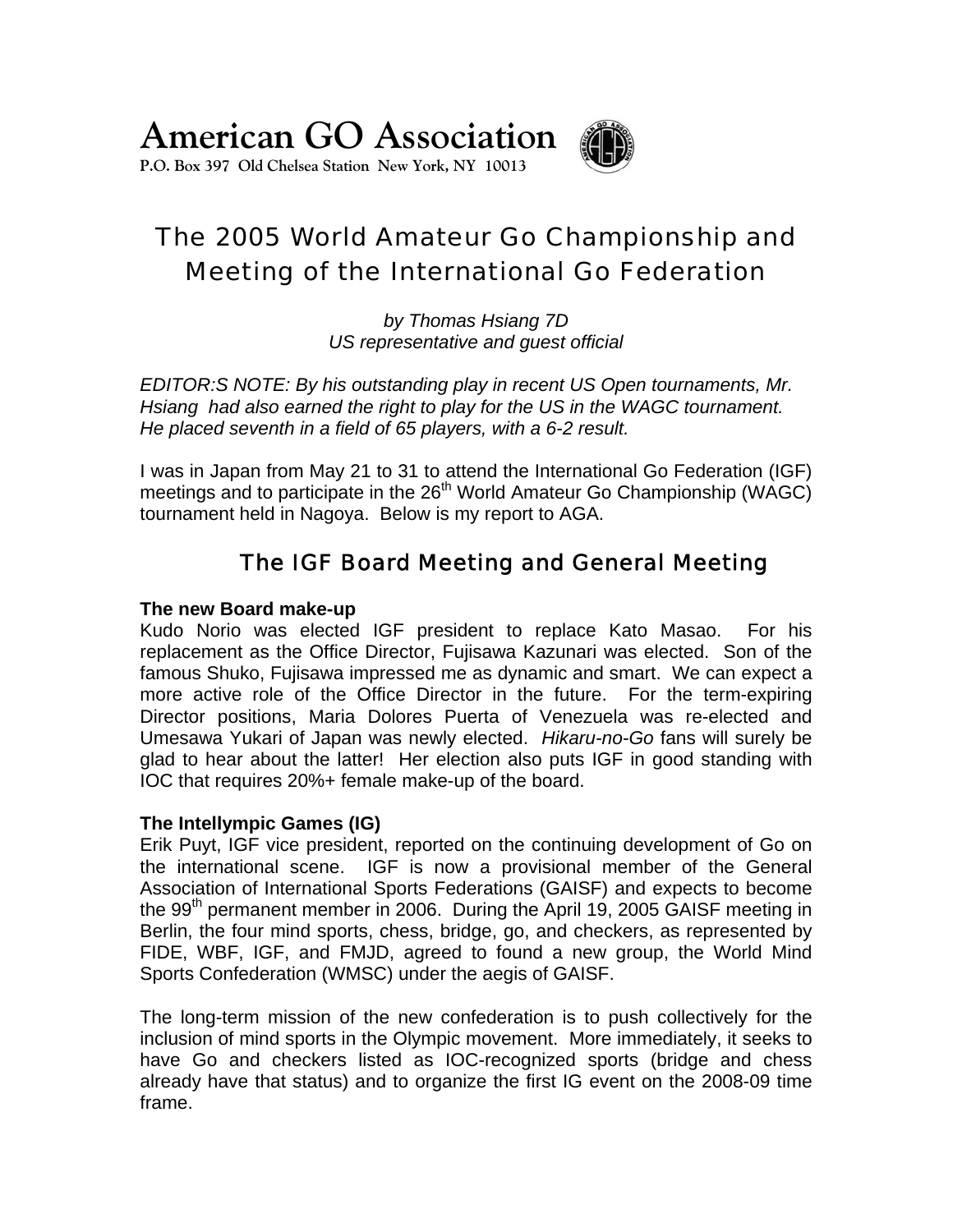The Declaration document and the minutes of the first WMSC meeting will be forwarded to the AGA president, as will a letter from IGF to support its members in seeking recognition of Go by the individual NOC's.

IGF is asking for a one-time, voluntary contribution from its members to fund its participation in WMSC. An example of the use of this fund is the presentation to IOC for recognition of Go as a sport. At the IGF meeting, Japan, Korea, and EGF agreed to make contributions. I urge the AGA to consider a contribution as well.

#### **Rules**

At the request of Terry Benson and Chris Kirschner, the AGA representatives to the Ing group on international rules, I brought up the question of the necessity of international rules for Go as an Olympic game and suggested that the Ing group be designated as the body to devise such a rule set. Discussions followed. It was pointed out that rules debates and rules evolution are common and ongoing among many Olympic sports and should not be a hindrance to Go participation in the Intellympics. The IGF Board generally welcomed the work by the Ing group and, if an international rule set emerges, would likely adopt it for broad use. As for the request for IGF designation of the Ing group, it was decided to wait until the group makes an official request to IGF

#### **Other Business**

Three new members were admitted to IGF, Azerbaijan, Bulgaria, and Cyprus. A long-idle member, the Go Club of the Philippines, was expelled. Germany was elected to replace Japan as the IGF auditor. Continuing development of the World Rating System was discussed and suggestions were made. A request by the Korean Baduk Association (KBA) for IGF to support a new international amateur tournament to be held in October 2006 was favorably discussed, some concerns were also voiced. KBA president Kim In visited IGF later in the week and received the IGF response. More will follow. I have made direct contact with a North Korean sports official, Mr. Ryu Song-Il. He speaks fluent English and welcomes contact with American go players. I have his contact information, including email address, for anyone interested.

### The 26th World Amateur Go Championship

### **The field**

This year, a total of 65 countries and regions participated, making the WAGC event the largest ever. The favorites were China; the three pros-in-waiting, North Korea, Hong Kong, Taiwan; the one pro from South Korea (he obtained the pro rank after registering for the WAGC); and an old guard from Japan, Kikuchi Yasuro (sensei of Yamashita Keigo, among others). Outside of these six, the field is wide open. Eight or nine EGF 6d's, plus US, Canada, and Australian players vie for the ten top spots. The final finish was China (8-0), North Korea (7